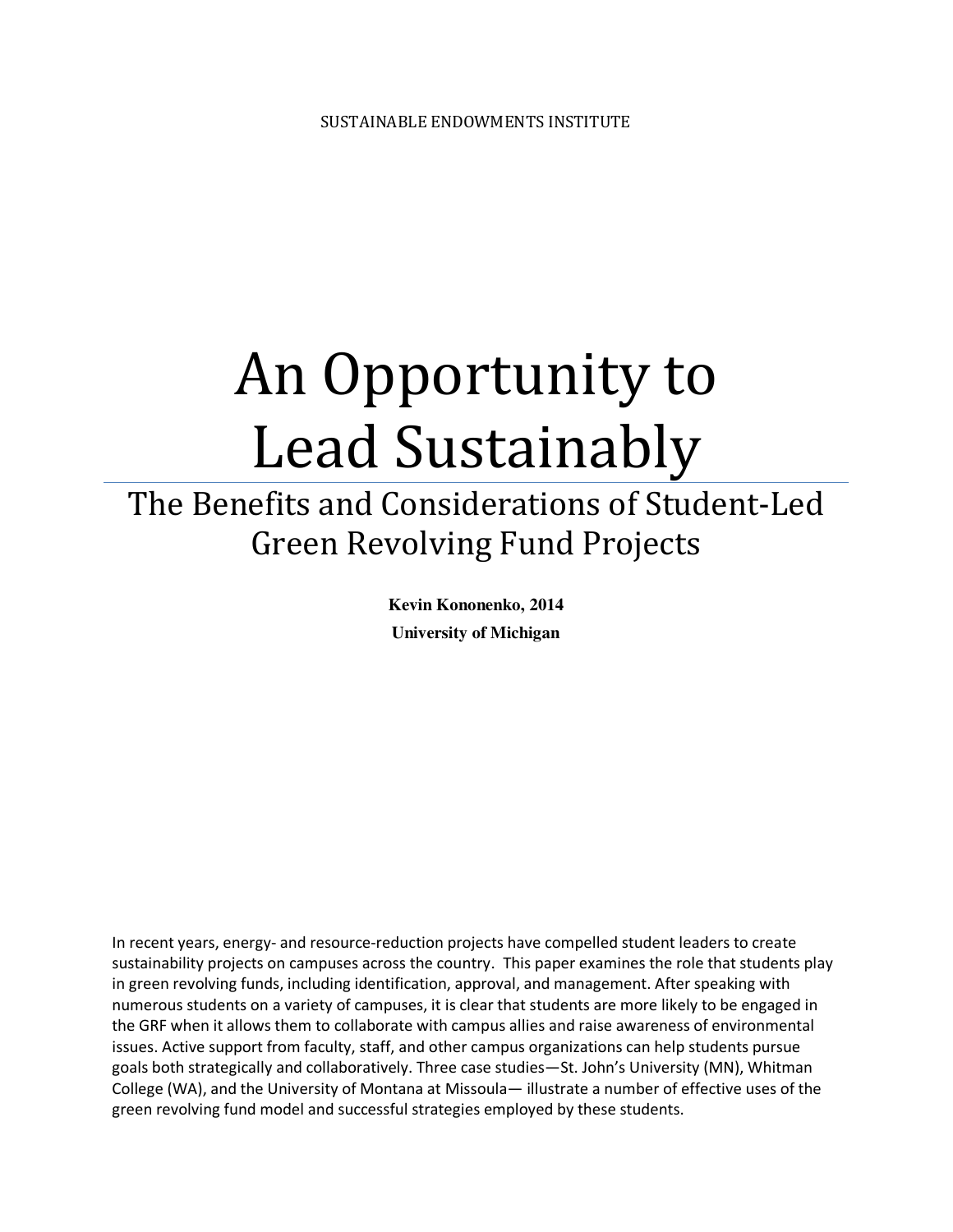## **Introduction**

In the past decade, student leaders have become increasingly interested in incorporating sustainability into not only the academics, but the operations of their institutions. Though there are many potential ways to finance energy and resource-reduction projects (including through partnerships with utilities, soliciting alumni donations, seeking federal grants, and instituting student fees) the green revolving fund model provides an opportunity to leverage multiple sources as a means to address student demand for sustainability improvements on campus.

Recently, more attention has been given to student leaders across the country as they have sought out innovative financing mechanisms to implement such projects on campus. This paper looks at a sample of student-led initiatives. It also explores the stories behind how these students were able to create and launch projects on their campus, and importantly, how they garnered support from administrators and other campus departments to achieve success with their work. Though each campus has a different political and fiscal climate, as well as differing attitudes towards environmentalism, there are a few identifiable factors that have increased the projects' success: addressing an area of opportunity on campus, building a network of support on campus, and aligning with like-minded administrators to support the cause.

The GRF model can provide a new opportunity for students to achieve a lasting environmental impact on their campus. It also empowers students with novel learning opportunities and leadership responsibilities learned while advising and managing a GRF.

#### *How Students Are Involved*

The students interviewed serve in a variety of campus positions. They sit on GRF governance committees, manage individual projects, and work alongside members of the facilities, finance, and sustainability offices. Students also work with energy engineers and outside consultants to prepare project proposals. The GRF model can provide interested students with new or unexplored opportunities to contribute to the technical and financial aspects of operating a campus under the guidance of appropriate faculty and staff. This experience can further both a campus' mission of educating students, as well as the students' goal to green their institution.

Students can be involved in a variety of projects on campus including water conservation, lighting efficiency, and resource-use reduction in dining services. For water and lighting efficiency, typical projects include upgrading to energy-efficient lighting such as LEDs or higher efficiency fluorescents, installing motion sensors in classrooms and common spaces, and installing low-flow showerheads and dual flush toilets in dorms and campus buildings.

Small-scale agriculture is also popular as an interactive project to increase green space on campus. Projects can come in the form of farm plots, rooftop gardens, or greenhouses. Schools have reported a wide variety of payback periods, estimating cost savings based on produce procurement by campus dining services. The following project spotlights—the first on St. John's University (Minnesota), the second on Whitman College (Washington)— demonstrate how GRFs can positively contribute to student-led food and dining initiatives on campus.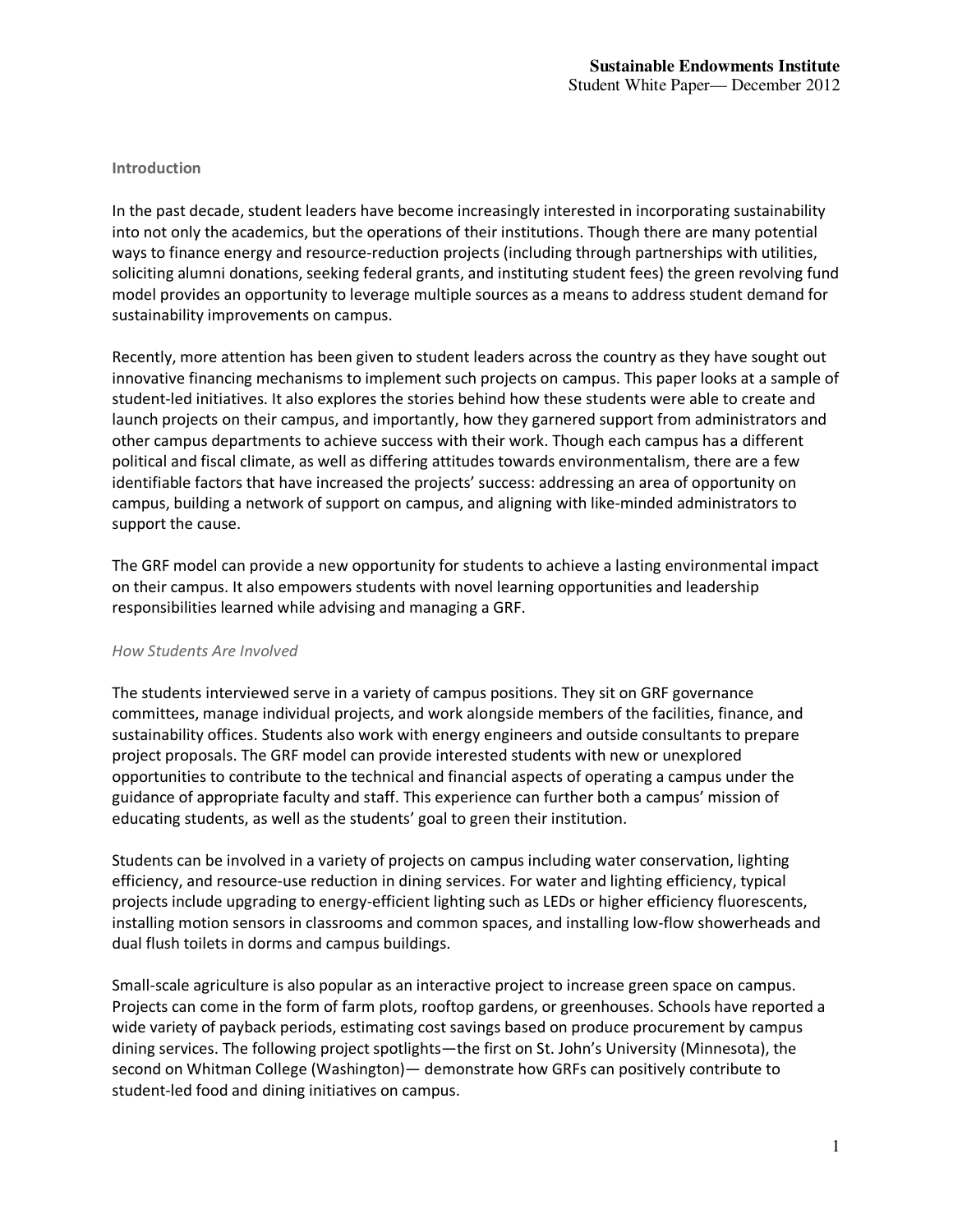| <b>Name of Institution</b>          | St. John's University (SJU) |  |
|-------------------------------------|-----------------------------|--|
| Location                            | Collegeville, MN            |  |
| <b>Full-time Student Enrollment</b> | 1,917 students              |  |
| <b>Endowment Size</b>               | \$144 Million               |  |

*Project Spotlight: Winter Greenhouse Hydroponics at St. John's University*

#### **The Fund**

St. John's Sustainable Revolving Loan Fund was created in 2010 with an \$100,000 allotment from available capital managed by the Board of Trustees.<sup>1</sup> The SJU fund is governed by a student representative (the president of the campus Sustainability Alliance), faculty representatives from the environmental studies department, administrators from St. John's Abbey and University Church, and personnel inside the campus' dining services.<sup>2</sup>

Stephen Johnson, a student inside the Donald McNeely Center for Entrepreneurship at SJU, used a loan from the SJU Sustainability Revolving Fund for a hydroponic garden project on campus. Entrepreneurial students within the Center are tasked with starting their own small business for class credit and are responsible for creating a business plan and conducting a feasibility analysis on a project of their choosing. Though not an Environmental Studies major, Johnson was initially attracted to SJU's Sustainable Revolving Loan Fund in order to provide seed capital for the hydroponic garden.

#### **The Road to Implementation**

Johnson's path to a GRF-funded project began when he was introduced to Nicholas Moe, a Sustainability Fellow at SJU. It was Moe who introduced Johnson to the idea of receiving start-up capital as a loan from the Sustainable Revolving Loan Fund. With training in structural design and engineering, Moe and Johnson united efforts to design and install the garden. Through this agriculture project, Johnson aims to help the university purchase cheaper, locally-sourced produce, thereby reducing the campus' reliance on transportation to bring in the bulk of fresh vegetables.<sup>3</sup>

With a business plan in hand, Johnson applied for funding from a few campus sources to comfortably finance his project: \$5,000 in grant money from the SJU student government; a \$10,000 loan from the Center for Entrepreneurship; \$10,000 in alumni donations collected by the Office of Institutional Advancement for the project; and a \$10,000 loan from the SJU Sustainability Revolving Loan Fund.<sup>4</sup>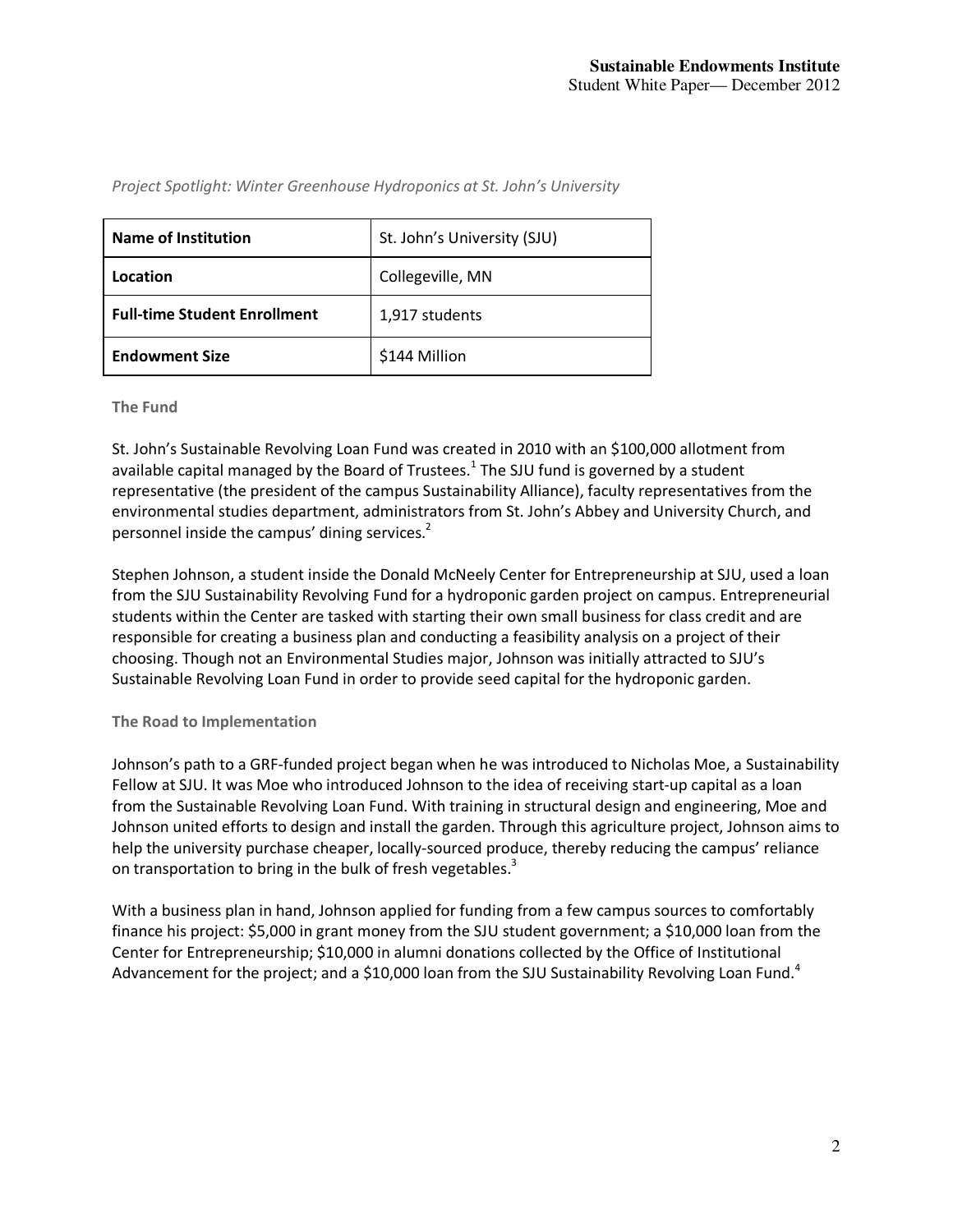| <b>Name of Green Revolving Fund</b> | Sustainable Revolving Loan Fund                                                                                                                                           |
|-------------------------------------|---------------------------------------------------------------------------------------------------------------------------------------------------------------------------|
| <b>Year Established</b>             | 2010                                                                                                                                                                      |
| Project                             | Winter Greenhouse                                                                                                                                                         |
| <b>Student Leader</b>               | Stephen Johnson (2013)                                                                                                                                                    |
| <b>Total Project Cost</b>           | \$40,000                                                                                                                                                                  |
| <b>Funding Sources</b>              | SJU Sustainability Revolving Loan<br>Fund; SJU Office of Institutional<br>Advancement; SJU student<br>government; the Center for<br>Entrepreneurship; SJU Dining Services |
| <b>Project Allies</b>               | Sustainability Office; Center for<br>Entrepreneurship; Physical Plant                                                                                                     |

**Building a Network of Support: Connecting with Campus Allies**

Johnson built his network of support on campus by connecting with institutional experts who could offer strategic assistance with his project. As a student of the Entrepreneurial Center, Johnson had access to not only capital, but also to administrative help in the form of Terri Barreiro, Director of the Center for Entrepreneurship. As Director, Barreiro provides guidance for students to connect to resources both oncampus and off-campus. At SJU, building a structure like a greenhouse required input from many stakeholders on campus that were outside of the revolving fund board. Barreiro vouched for his commitment when meeting stakeholders, offering assistance when Stephen needed faculty and staff to take his pursuit seriously.

"Terri Barreiro became hugely important to the success of it, in advancing it, making people take it seriously," said Johnson. "I wasn't just a student; I had a faculty member that was with me coming to meetings."

Johnson also met with Dave Schoenberg, SJU's Director of Dining Services and a supporter of local agriculture. Schoenberg agreed to purchase 20 percent of the food that the greenhouse grew for campus dining halls in addition to as many dark greens as possible.<sup>5</sup> On behalf of SJU's Dining Services, Schoenberg invested an additional \$5,000 in the project, as well as agreed to purchase the produce at 10 percent above market value in exchange for a guarantee that dining services would receive a majority of the greenhouse's crop.

To build the greenhouse, Johnson teamed up with the college's physical plant staff, who worked directly with local contractors throughout the installation process. The physical plant staff would also be responsible for connecting water and heat to the new building, as well as technical maintenance. Though Johnson was a student with little real-world contracting experience, the physical plant staff integrated him throughout the planning and installation phase.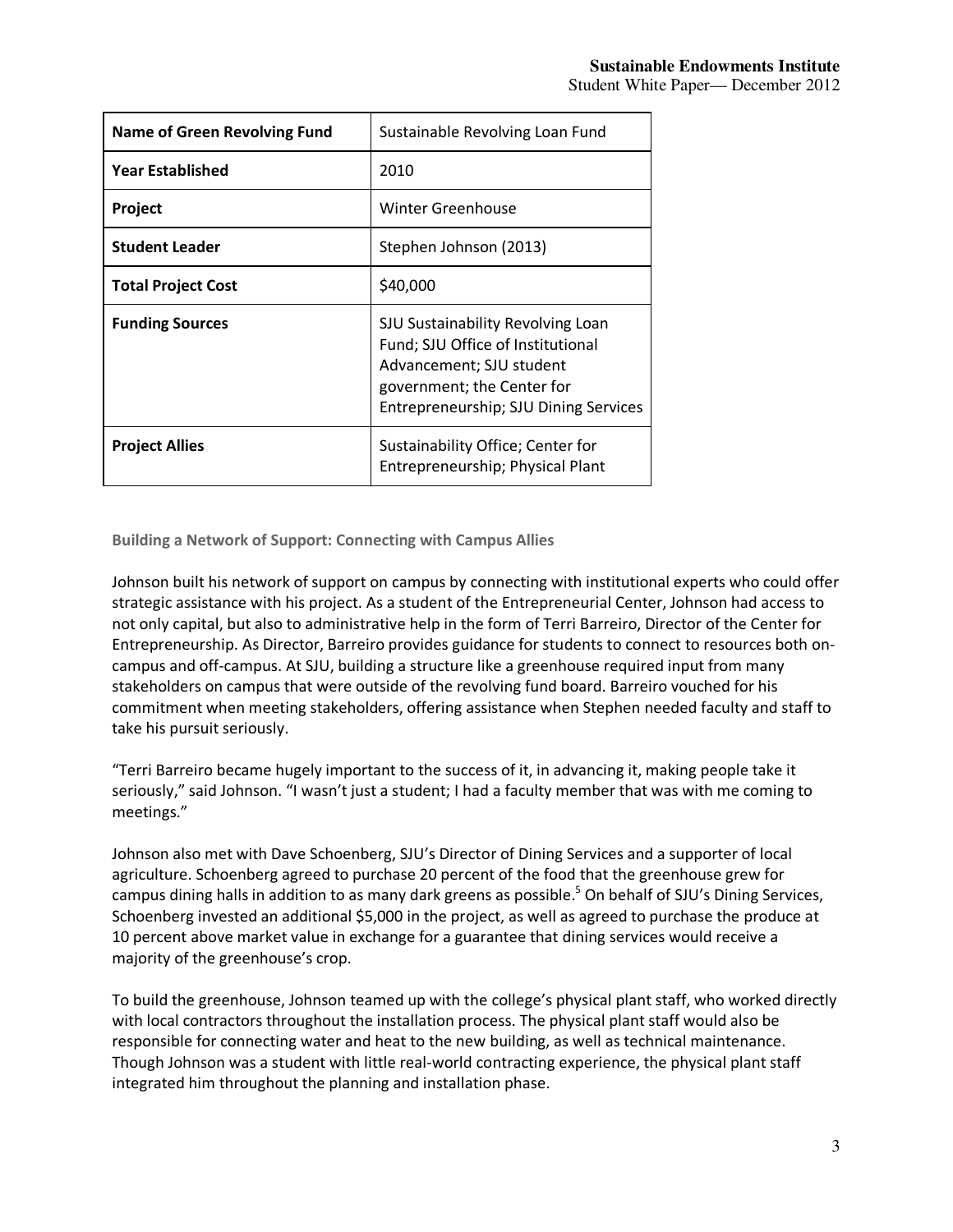# Student White Paper— December 2012

"[The physical plant staff] have done a lot of work with contractors," said Johnson. "They have helped lead us to several. They are not going to do the work for us, but they are going to give us guidance. And that is what they have stressed."<sup>6</sup>

# **A Smarter Greenhouse**

Attending a university in Minnesota, Johnson recognized that vegetables and other local produce were not easily attainable during the harsher winter months. With the limitations of the region in mind, Johnson established the greenhouse to operate between the months of October and May to bring fresh produce to the campus.

In total, the project is estimated to cost \$40,000, accounting for the construction of the greenhouse and material costs including fertilizer, soil, labor costs, and heating. The greenhouse's hydroponic method allows for efficient use of the structure, maximizing available space by hanging pots and stacks to grow the produce. Initially, Johnson plans to plant 600 plants in the greenhouse, focusing on dark greens, broccoli, and cauliflower. Based on projections from the manufacturer, Johnson estimates a sale of 300 heads of lettuce per month, for an annual profit of \$1,820. During the second year of operation, Johnson hopes to raise this to around \$2,000 by honing best practices and cultivating greater yields. Based on the \$20,000 in loan funding, this will equate to a projected ten year payback period.

# **Working in the Garden**

To manage the greenhouse, two part-time paid students supervise greenhouse activity and maintain the growing process, ensuring proper access to sunlight and water distribution. The positions are 5-10 hours per week, with one student on campus over the winter and spring break. In addition, a student will fill the role of "Greenhouse Manager" as an unpaid intern, receiving course credit in lieu of payment. The Greenhouse Manager administers the accounting associated with repaying loans and selling produce to dining services. An SJU professor offers management expertise and oversees the greenhouse project. Secrets to Success

Johnson credits the Center for Entrepreneurship for quickly connecting him to appropriate resources.

"The Entrepreneurship Center has been through the process multiple times before," said Johnson. "They guided me through what had to be done and when."

The Center helped connect him to the Center for Institutional Advancement, as well as Moe in the Sustainability Office. Later, after gaining a few allies in the community, Johnson learned to pursue leads himself.

"The biggest thing is just going for it. If I hadn't met with Nick [Moe, Sustainability Fellow] a year and a half ago, I wouldn't be doing this right now. It's a big part of this whole thing- not being afraid to reach out to people. Ninety-percent of the time people are accepting," recommended Johnson.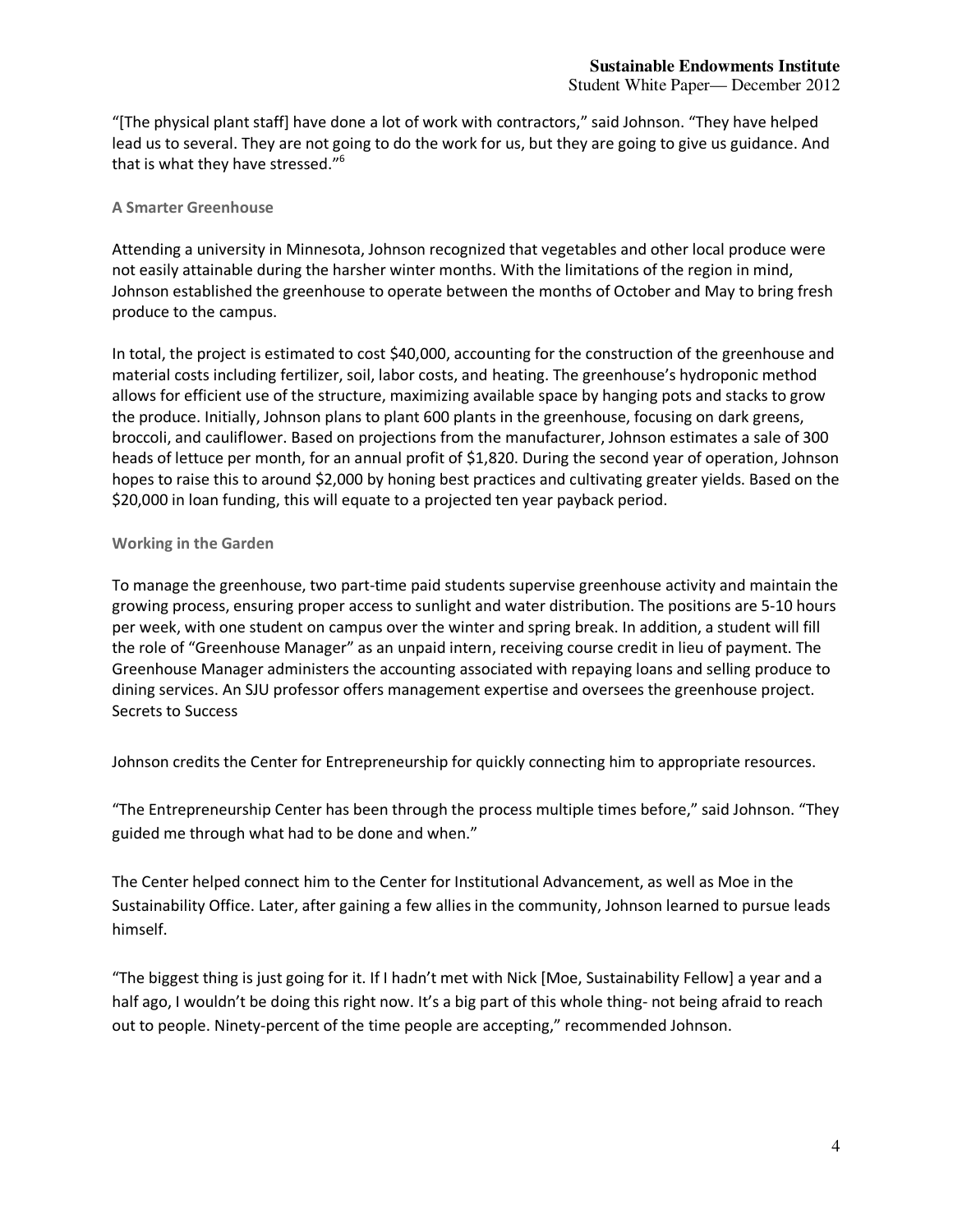| <b>Name of Institution</b>          | <b>Whitman College</b>  |  |
|-------------------------------------|-------------------------|--|
| Location                            | Walla Walla, Washington |  |
| <b>Full-time Student Enrollment</b> | 1,555 students          |  |
| 2012 Endowment Size                 | \$395 Million           |  |

*Fund Spotlight: Whitman College's Sustainability Revolving Loan Fund*

## **The Fund**

Whitman College utilizes student sustainability leadership to run campus environmental projects and manage their \$50,000 Sustainability Revolving Loan Fund (SRLF). Two student sustainability coordinators sit on the SRLF Committee and act as executive leaders to interact with student sustainability groups on campus. The SRLF Committee is chaired by the college's Head of Development, though much of the board is composed of faculty that serve in strictly advisory roles. Due to its small size and lack of fulltime sustainability staff, students are one of the main drivers of sustainability projects, management, and assessment at Whitman.<sup>7</sup>

## **Microgreens at Whitman**

Natalie Jamerson is a part-time student Sustainability Coordinator for the 2012-2013 academic year at Whitman College. The coordinator role has been a paid position and traditionally awarded to a rising senior since the fund's inception in 2007. If students are interested in beginning a project with the SRLF, the coordinator will speak to the interested parties, recommend faculty to serve an advisory role, and consult on the prospective project.

Like Stephen Johnson at St. John's University, Jamerson led an effort to build a garden on campus and sell the produce to campus dining halls. Jamerson, along with two other project leaders, negotiated space with the board of the Sustainability Revolving Loan Fund to use a rooftop greenhouse owned by Whitman's Biology department. Jamerson and her team also set up an agreement with Bon Appetit, Whitman's dining service contractor, to purchase produce that was grown in the garden. A \$600 loan from the SLRF purchased material goods including plastic trays, soil, seed, and plant racks. The team focused on planting microgreens, a class of vegetables that includes pea shoots, mustard greens and salad greens, in the rooftop garden.<sup>8</sup>

Since the project began in early 2012, pea shoots have been their most successful crop. Through the sale of the produce to the campus dining service contractor, the SRLF loan was paid back in less than a year.

Jamerson and her team received credit for an academic internship from Whitman for the management and operation of the greenhouse. Based on the success of the garden, the team plans to expand their scope to a small plot outside of campus.<sup>9</sup>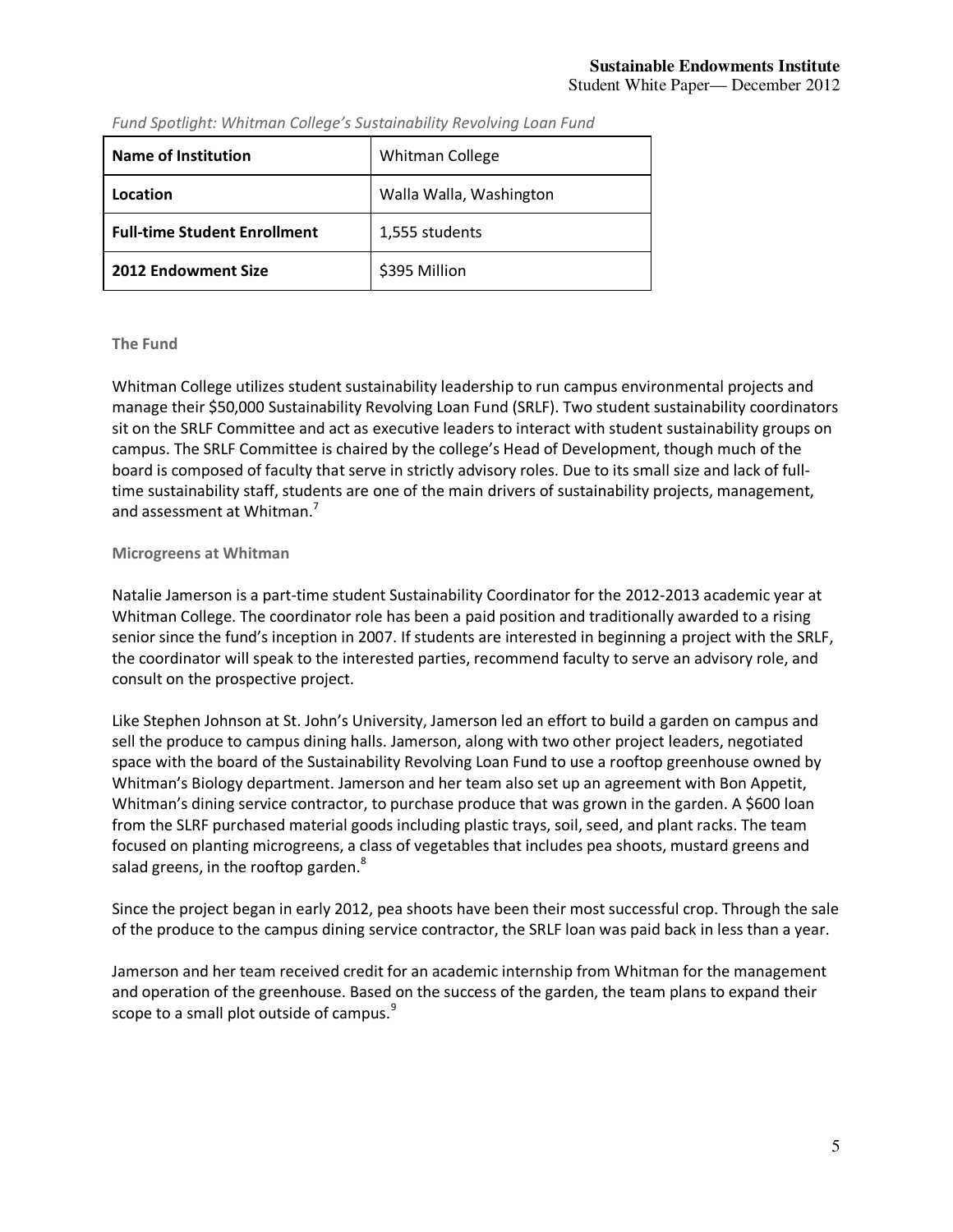| <b>Name of Green Revolving Fund</b> | Sustainability Revolving Loan Fund                                |  |
|-------------------------------------|-------------------------------------------------------------------|--|
| Year Established                    | 2007                                                              |  |
| Project                             | Rooftop garden                                                    |  |
| <b>Student Leader</b>               | Natalie Jamerson (2013)                                           |  |
| <b>Total Project Cost</b>           | \$600                                                             |  |
| <b>Funding Sources</b>              | Sustainability Revolving Loan Fund                                |  |
| <b>Project Allies</b>               | <b>Student Sustainability Co-Directors;</b><br><b>Bon Appetit</b> |  |

**Administrative Sign-Off**

Jamerson said that although Whitman faculty and staff were not interested in leading or working directly on the project, they were able to ensure administration support for student projects.

"The professors don't have much time on their hands," said Jamerson. "But to have their support in the first place is really awesome."<sup>10</sup>

Although on some campuses students administering and managing projects independently could be a barrier to success, Jamerson views it as an advantage. Through established student leadership, incoming or interested students can quickly become familiar with independent student work that has utilized the GRF in the past while receiving support from willing staff and faculty.

"The education is something that the students also have to take on, independently," said Jamerson. "Going into it, you have to have a really broad scope of what has to be done to make it a successful project."<sup>11</sup>

# **Student-Driven Success**

Through the SRLF, students have accomplished a variety of successful projects at Whitman. Students in the Campus Climate Challenge group implemented a dual flush toilet project in one building, $12$  and other students replaced paper towel dispensers with hand dryers in the Penrose Library to reduce paper waste, an \$8,000 project with an estimated payback period of 2.5 years.<sup>13</sup> Jamerson credits student-led environmental success to the open channels of communication facilitated by the coordinators.

"If a coordinator meets with the President of our College, he knows we are actually speaking for the students," said Jamerson.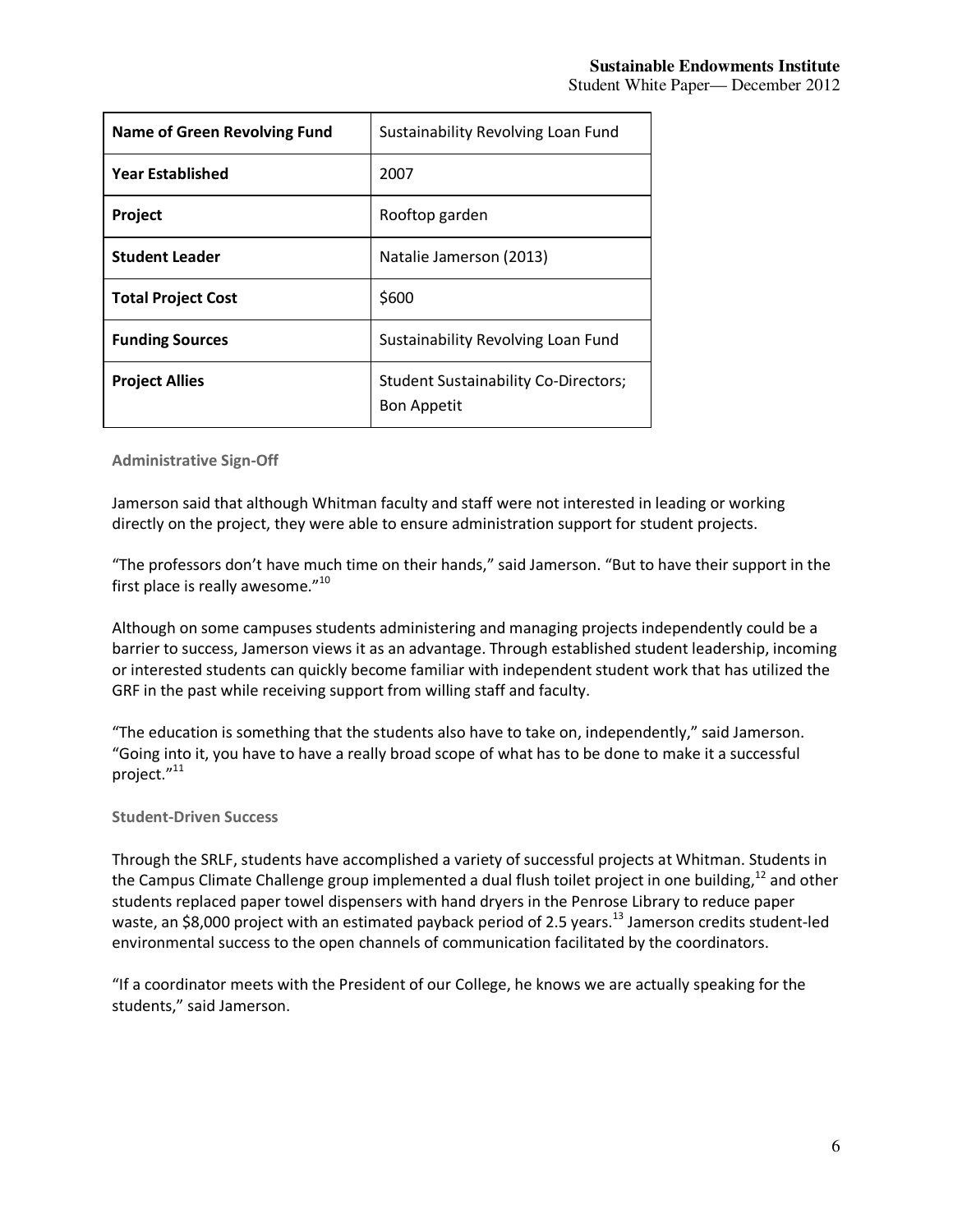

*The greenhouse at Whitman College.* 

Although other schools may also have students that hold positions on their revolving fund board, Whitman places a significantly greater amount of responsibility on the student coordinators. This may be a product of the limited budget, which leads to a greater workload demand on faculty and fewer specialized staff positions. Such funding limitations may be a disadvantage to the student sustainability community on some campuses. For example, at Whitman the coordinators have no ability to compel faculty or staff to commitments due to their inexperience, and they are not as credible in their requests as a full-time professional. For this reason, combined with the relatively large workload, the coordinators are campaigning this year for a full-time sustainability staff member for campus.<sup>14</sup> Though it is still unclear whether this new role will replace or complement their current roles, Jamerson notes that the coordinators can accomplish the crucial first step where full-time professionals may not be able to: making the initial connection between students and potentially interested faculty.

"As students, we know what other students want," said Jamerson. "We are the ones going to groups and engaging in conversations with our peers."

Especially at Whitman, more direct communication between students and faculty can break down a barrier for students looking to begin a project.<sup>15</sup>

**Connecting with Other Student Groups**

A well-informed student community allows for Whitman to have a collaborative culture around GRF projects and other sustainability efforts. Whitman employs four distinct sustainability-focused funds to encourage all types student participation: the SRLF, the Whitman Green Fund, the Service Learning Fund, and the Environmental Leadership Fund. Students have a variety of outlets to explore sustainability, and though the SRLF is the only fund dedicated to energy efficiency, the funds can work together to create a network of support among students with a variety of perspectives. At Whitman, greater opportunities for student involvement means a greater collective wealth of institutional knowledge to further projects, and importantly, greater leadership opportunities.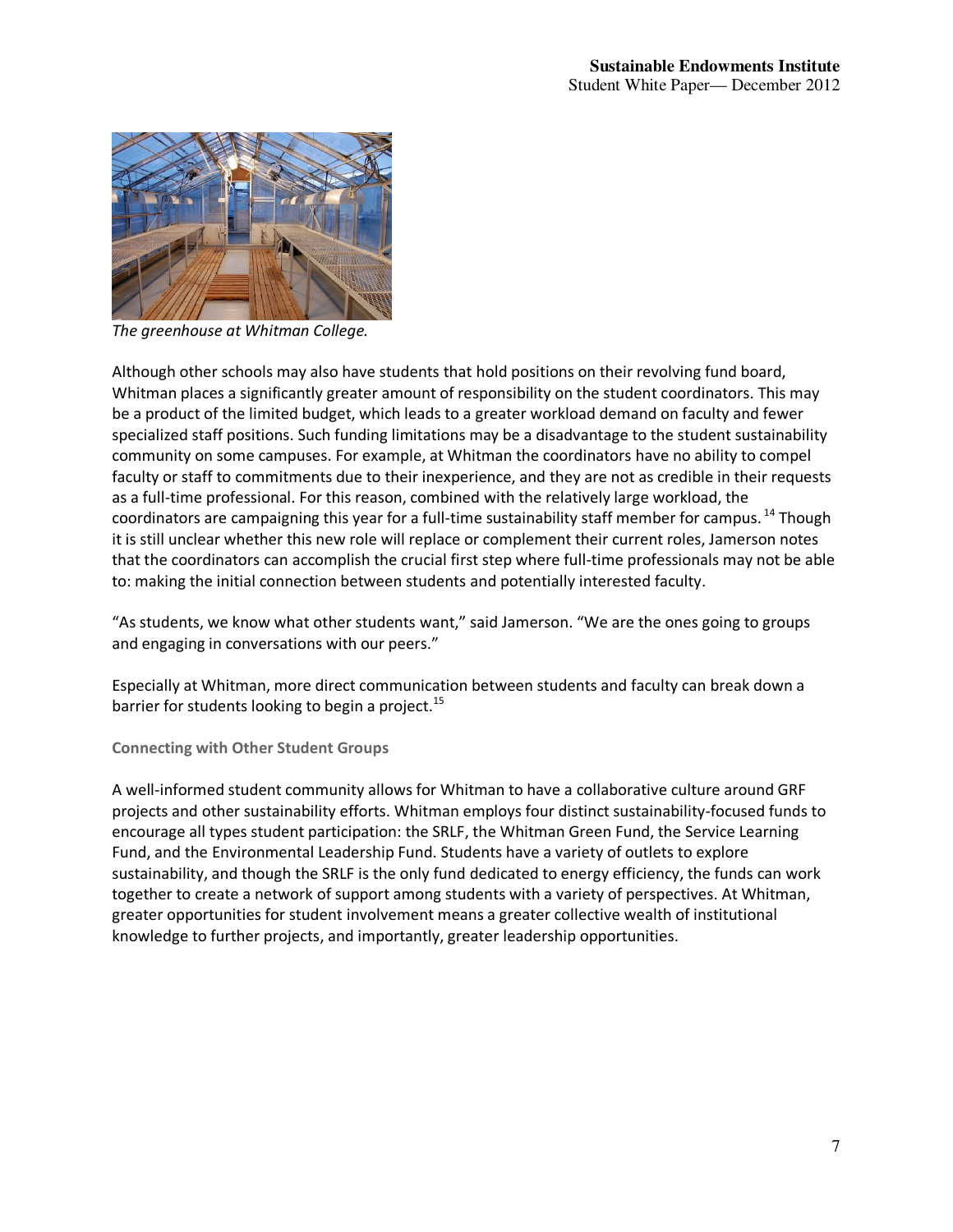| Name of Institution                 | University of Montana at Missoula |
|-------------------------------------|-----------------------------------|
| Location                            | Missoula, Montana                 |
| <b>Full-Time Student Enrollment</b> | 14,207 students                   |
| <b>Endowment Size</b>               | \$944 Million                     |

*The Smart Buildings Initiative at the University of Montana at Missoula* 

#### **The Fund**

The University of Montana's Kless Revolving Energy Loan Fund (KRELF) is financed by both student fees and the university general budget. To date, the fund stands at \$200,000 and provides the means for improvements on campus for student-led projects.<sup>16</sup>

#### **A Focus on Energy Efficiency**

Zachary Brown, President of the student body and member of the class of 2013, began investigating building efficiency at the University of Montana at Missoula in 2010 after participating in a national forum for student environmental leaders. After the conference, Brown came back to the University of Montana students with an idea to improve its environmental work, as he felt that the University was in an ideal position to contribute to greater campus operational sustainability.

Brown's first attempt to reduce the campus' carbon footprint came in the form of advocating and organizing around the installation of a biomass generator on campus. The generator would replace a natural gas power plant at the U of M. To achieve this result, Brown partnered with a local engineering company to plan the project. The idea generated much debate in the Missoula community, though the project ultimately failed because of concerns about dropping natural gas prices and increased local pollution. Brown then shifted his priorities to making buildings more efficient to reduce the campus' reliance on burning natural gas for energy. $17$ 

Brown used the U of M's 2020 climate neutrality pledge to rally the student body to support on campus for energy-efficiency projects by collaborating on the Smart Buildings Initiative (SBI). SBI intends to create a dynamic community of public universities throughout the state of Montana to share best practices around building efficiency. To achieve this, Brown leveraged KRELF funding to implement realtime energy monitoring systems, an important step to accurately measure building operations and create metrics which can later be used to measure energy and cost reductions. Brown intends to use the data recorded through the meters to reveal opportunities for improvement on the Missoula campus.<sup>18</sup>

Brown realized that without real-time energy monitors, it would be difficult to demonstrate the financial and environmental benefits to the campus. In the past, student groups had installed low-flow showerheads, solar panels, and efficient lighting at various places around campus, but without energy monitoring systems the cost savings could only be estimated.

With the Smart Buildings Initiative, Brown intends to reach many campus stakeholders, an act that he recommends as necessary to achieve its success.<sup>19</sup> Brown met with representatives from Missoula's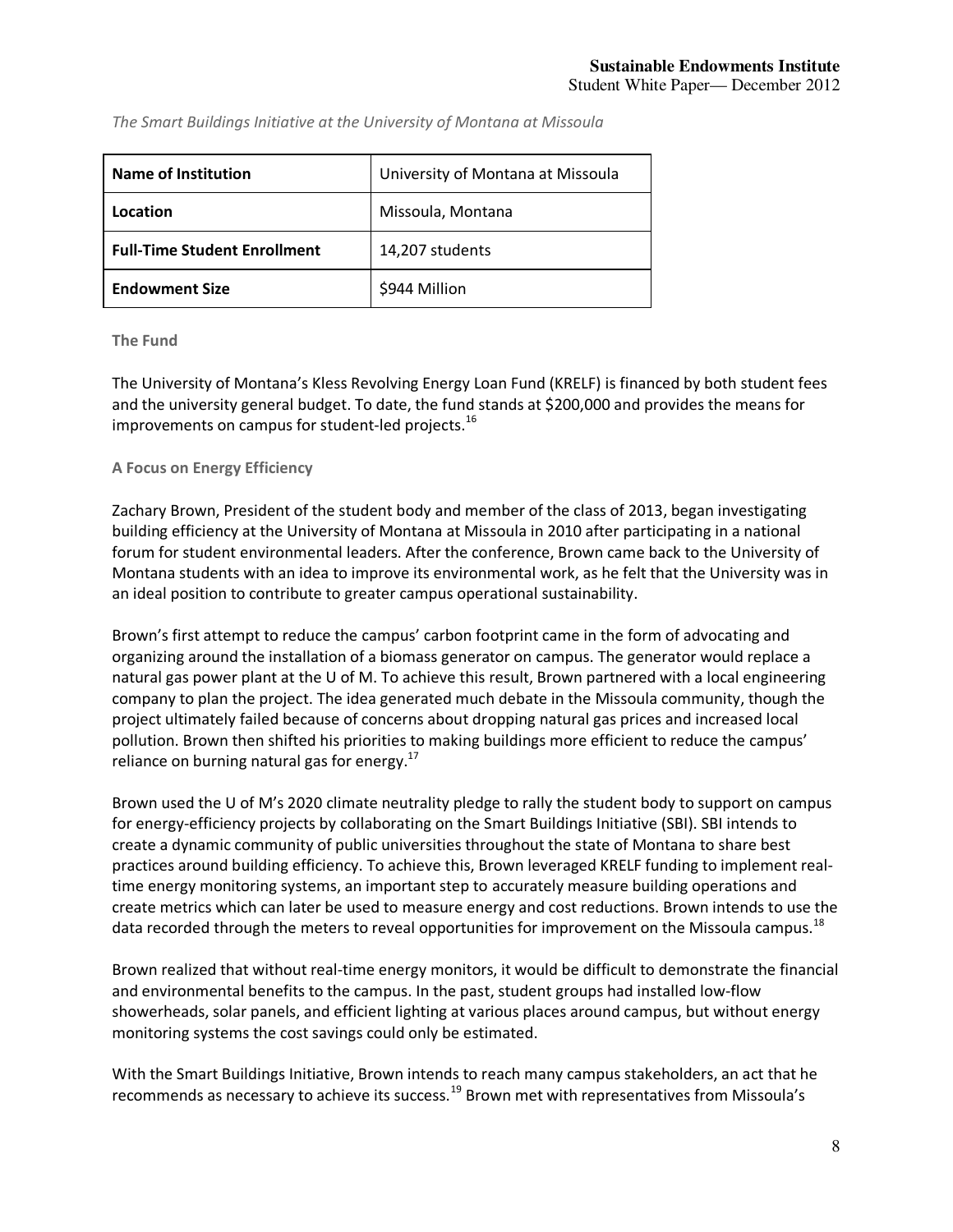Facilities who sought to secure more funding for the initiative. The additional funding would enable the team to begin new building efficiency projects and hire engineers to assist with the work.

"We were able to first go to our administration as students and talk about the next step in this process," said Brown, of the Smart Buildings Initiative. "We had our facilities folks, our engineers, and our sustainability staff on board."<sup>20</sup>

# **More Allies for Greater Strength**

In January 2012, Brown began communicating with the student body president at the U of M's rival, Montana State University, to explore networking possibilities. MSU's Blake Bjornson and his vice president, Bryn Hagfors, combined forces with Brown with the goal of greater building projects for both campuses. Though the campuses traditionally have a fierce rivalry, Brown saw SBI as an opportunity to create a landmark network around energy efficiency that could serve as a model for other public universities and systems. For these universities, SBI is mutually beneficial in a few ways: resource sharing and collaboration around common barriers, publicity around environmental initiatives, and access to industry experts.

To build support, the group met with the Commissioner of the Board of Regents for the Montana University System. The Commissioner shared SBI's vision, and supported the significant student involvement to establish a working relationship with the group, which Brown plans to introduce with the first project, the installation of energy monitors in campus buildings. The Montana University System Board of Regents also provided a staff liaison to direct students to appropriate university and industry contacts.

Through SBI, Brown worked with the University of Montana's KRELF Committee to apply for funding that could fund the purchase of energy monitor. The project would not have a direct payback to the loan program as it would only record usage data and not influence reductions in resources or energy inside buildings.

Over the course of the 2012-2013 academic year, project proponents like Brown will apply for a \$100,000 commitment from student dollars inside the KRELF fund. The project will also grow through matching donations from UM Administration, the Montana Department of Environmental Quality, and a state utility company, adding \$200,000 to the project for a total of \$300,000.<sup>21</sup>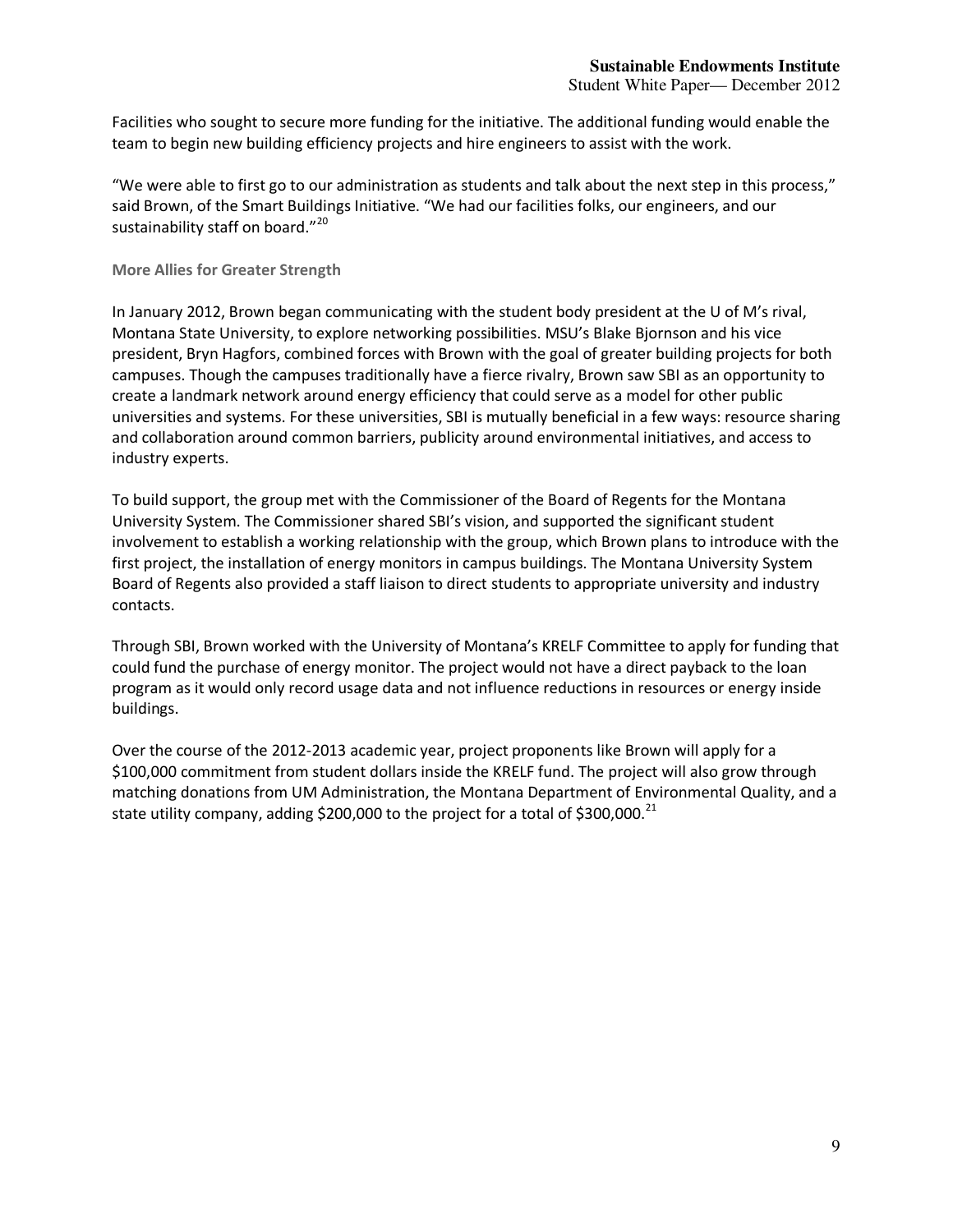

*In the photo, the University of Montana's Brown worked with students at Montana State University's Environmental Student Alliance to install solar arrays.* 

# **On-Campus Support**

To ensure that proposal would be well received by campus administrators, Brown's main strategy was to highlight the financial benefits of efficiency projects for Missoula. To assist with the guidance of identifying and implementing promising projects, the University plans to hire two additional engineers to handle an anticipated increase in projects to augment the campus' one environmentally-focused engineer.

"As student leaders, we have a lot more access to our administrators, regents, and the leadership across the system than to the staff members," said Brown. "We were able to go to Facilities and say, 'What do you need to do more of this kind of work, and do it better?' They told us, and we started advocating for  $it."$ <sup>22</sup>

Brown's team will provide the background information for efficiency projects to be completed, compiling a list of potential projects identified from the metered energy data. His collaborations with the newly hired engineers and Facilities staff will give students access to two authorities on efficiency. Brown plans to use the energy monitors as a bridge between student opportunities and to achieve the reductions outlined in the University's 2020 Presidents' Climate Commitment. Additionally, a class on environmental citizenship will generate a shortlist of projects to utilize KRELF funding, a task that Brown said would become even more popular and reliable with accurate building data.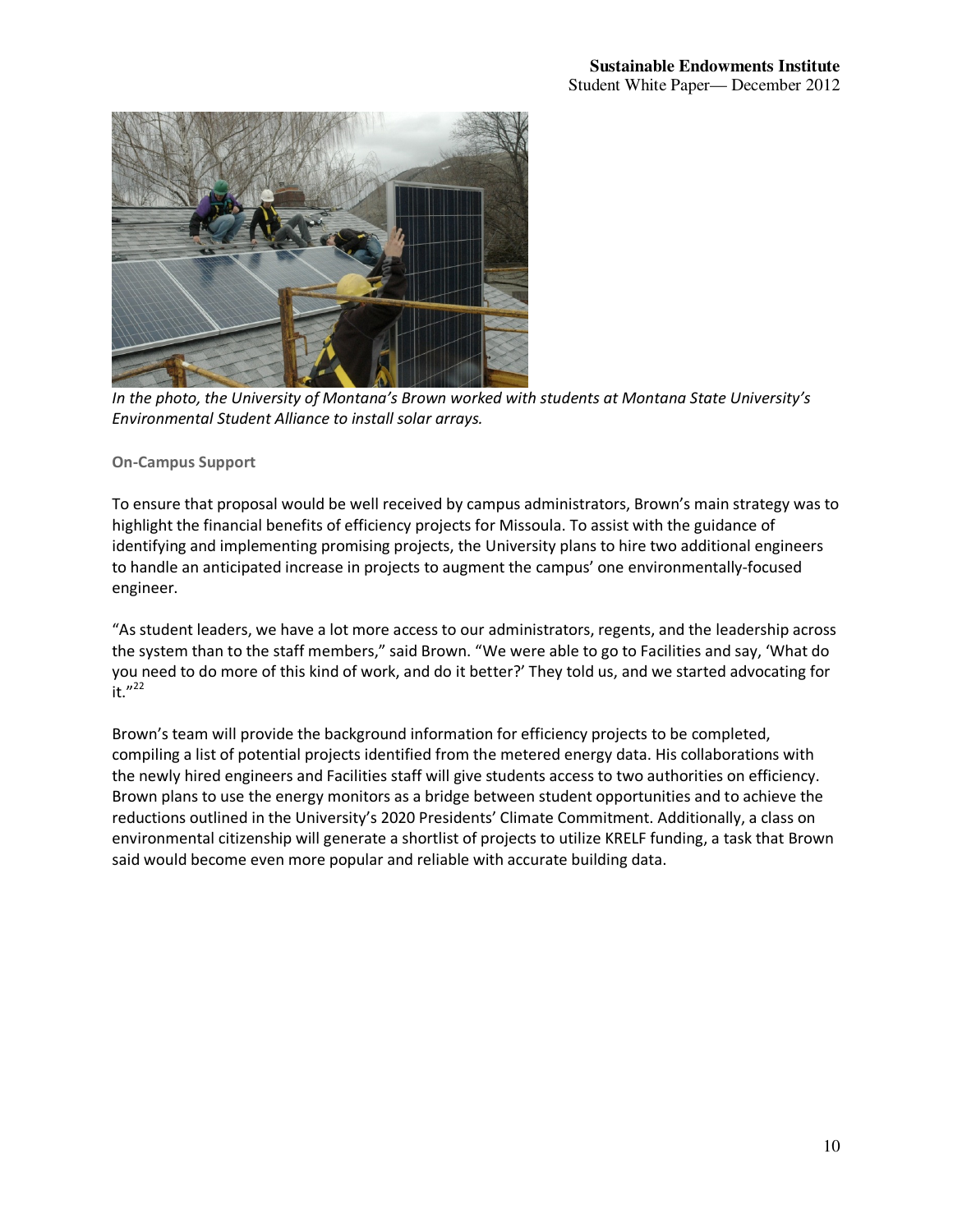| <b>Name of Green Revolving Fund</b> | Kless Revolving Energy Loan Fund                                                                                                                        |  |  |
|-------------------------------------|---------------------------------------------------------------------------------------------------------------------------------------------------------|--|--|
| <b>Year Established</b>             | 2009                                                                                                                                                    |  |  |
| Project                             | Smart Buildings Initiative                                                                                                                              |  |  |
| <b>Student Leaders</b>              | Zachary Brown (University of<br>Montana) and Blake Bjornson<br>(Montana State University)                                                               |  |  |
| <b>Project Cost</b>                 | \$600,000                                                                                                                                               |  |  |
| <b>Source of Seed Funding</b>       | Kless Green Revolving Fund;<br>Administration Budget; KRELF fund;<br>the Montana Department of<br>Environmental Quality; and a<br>Montana state utility |  |  |
| <b>Project Allies</b>               | Facilities Department; Montana<br>Board of Higher Education                                                                                             |  |  |

**Student-to-Student: Recommendations for Student-Led Projects**

# *Fund Management Factors*

Oftentimes, there can be untouched capital that may be ripe for a GRF or other energy-efficiency work inside the university campus. Some of the sources listed above, including financial support from dining services and the Office of Institutional Advancement, may also be available at your school. Connecting with administrators can be an effective way to identify additional sources, as well as reach out to students at peer institutions that have launched similar programs. Working with university experts, whether in the form of professors, facilities personnel, or administrators, can also offer support for students that may lack the technical expertise to launch and manage projects.

Many student funds utilize a competitive application process for projects by encouraging friendly competition and thereby resulting in an increase in project proposals. This approach requires extensive marketing and education to the campus community about the fund to be successful.

# *GRF Accounting*

Some aspects of operating a GRF, including estimating an accurate payback period and tracking cost and energy savings, may be outside the purview of the typical university student. Because of these barriers, students may turn to grant-based funds on campus as means to avoid the tracking and assessment necessary to repay a project loan. However, this way of thinking may create additional obstacles for some campuses because the sustainability work will lack a tradition of standardized, consistent, and reportable success. To counteract these potential concerns, internal personnel are often the best source for consulting on specific project ideas or programs inside the university. By gathering a committee of administrators, professors, and other environmentally-minded university staff to manage GRF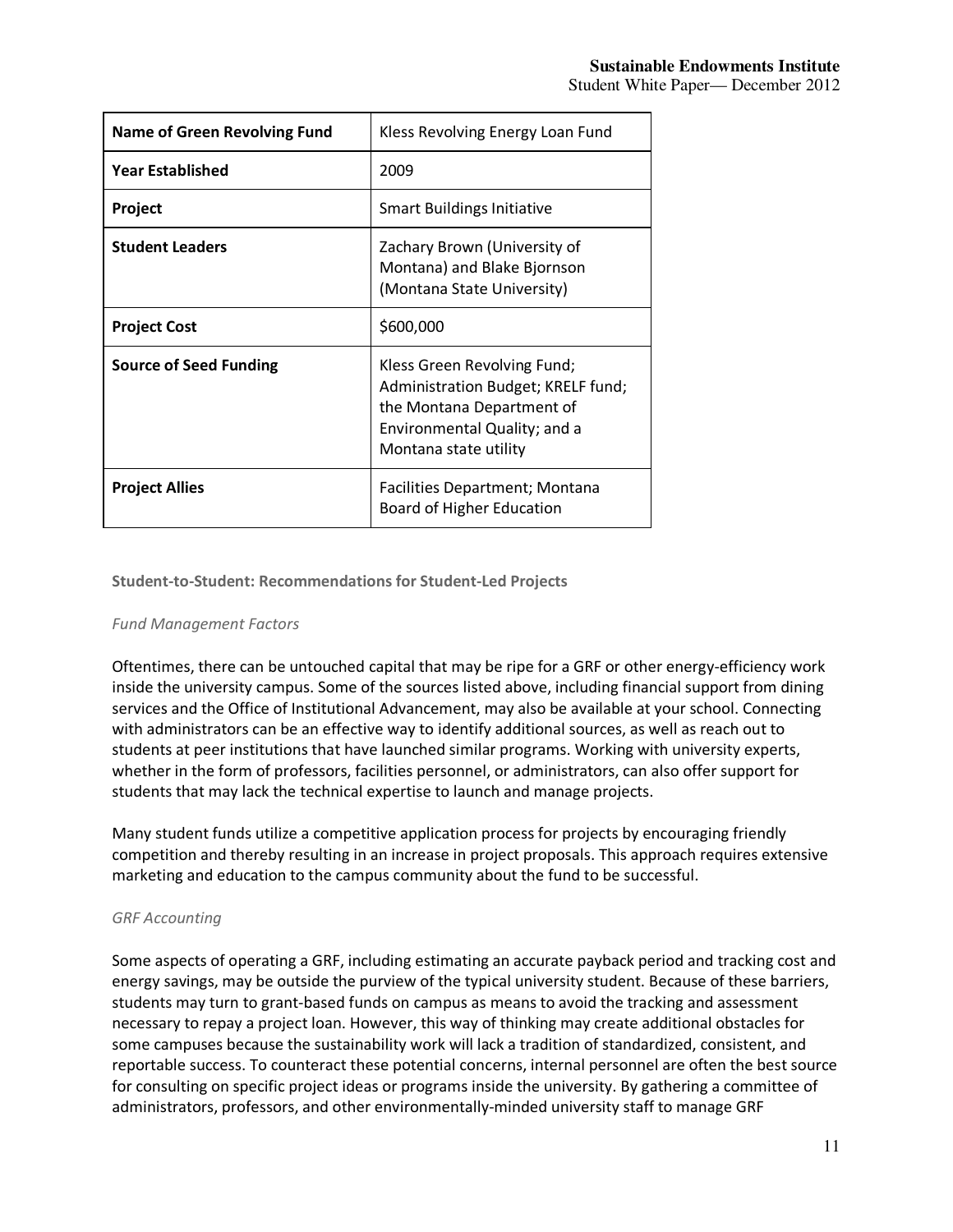operations, students can ensure that many stakeholders are committed to the success of a project, and importantly, that the responsibility of the project does not fall to the student alone.

# *Targeting the Right Projects*

Student-led sustainability projects typically focus on projects that have high visibility, such as a campus garden, recycling program, or renewable energy. But there are many projects that can reduce a university's environmental impact, including projects that target greenhouse gas emissions and cost savings. Many of these projects can work well within the priorities of campus engineers or administrators, and some may already be on the docket for future campus work.

However, it is important for students and the staff that work alongside them be clear about their objectives for projects, and whether or not a green revolving fund is the appropriate financing vehicle. The GRF model derives a lot of its strength from the tracking and reallocation of cost savings back to the fund. Projects that do not produce cost savings, or produce them on a very long payback period (such as a wind turbine) may not fit within a fund's project criteria, or may not allow for the fund to be replenished quickly. The student experience with GRFs and more visible projects suggests that it is important to be clear about when and how a GRF will support environmental initiatives that produce little or no cost savings.

## **Conclusion**

GRFs can be a key resource to fund new opportunities for students interested in sustainability and enacting tangible environmental change on their campuses. Certain strategies, such as collaborating with campus administrators, staff, or other student groups, can help create a diverse and strong network and ensure project success. Historically, GRF student projects have been visible and educational in nature, demonstrating the desire among student leaders for projects that make a lasting impact on their campus while creating opportunities for student leadership that improve the university's use of resources, carbon footprint, or greenhouse gas emissions.

Given a student's limited career on the university campus, successful student projects should take into account scope of work, student's availability, and available internal supporters who can assist with the implementation and management of a GRF or other sustainability project. Students themselves are ideal candidates to be involved with the GRF process, as they often have close connections with a variety of stakeholders, including other student groups, supportive professors, and select administrators and staff. Students can play a unique role in raising awareness of the fund, driving project proposals and studentbody approved ideas on campus, and creating new funding and leadership opportunities on campus.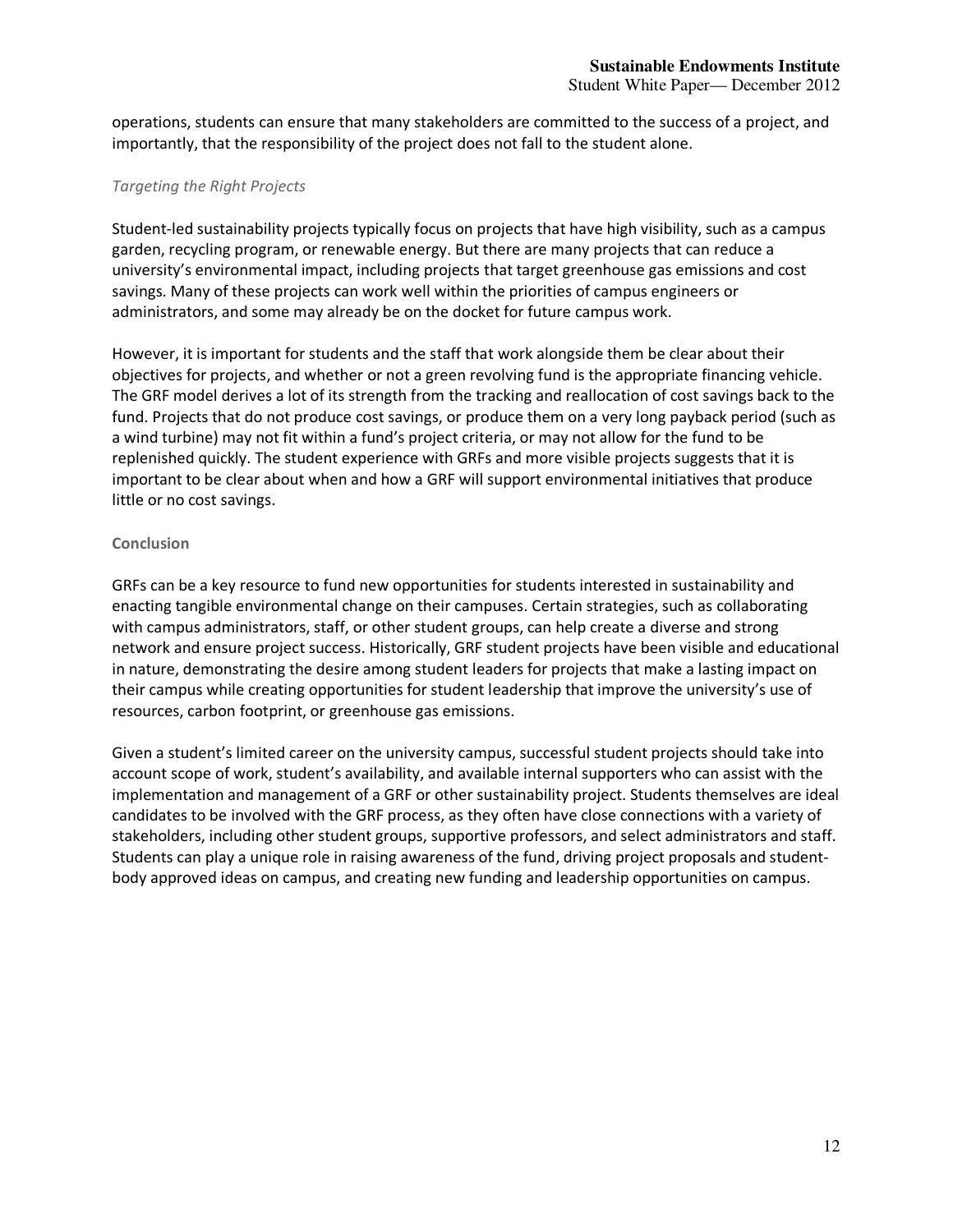# **Sustainable Endowments Institute**

Student White Paper— December 2012

| Name of Institution                   | <b>State</b> | <b>Name of Fund</b>                                                     | Size of<br><b>Fund</b> | Sample Project(s)                                                                                                                                                                                            |
|---------------------------------------|--------------|-------------------------------------------------------------------------|------------------------|--------------------------------------------------------------------------------------------------------------------------------------------------------------------------------------------------------------|
| Carleton College                      | MN           | Sustainability<br><b>Revolving Fund</b>                                 | \$41,190               | Vending Machine Optimization; Drying<br>racks in student dorms; Low-flow<br>shower heads in student dorms;<br>Lighting upgrades                                                                              |
| <b>Rice University</b>                | <b>TX</b>    | The Rice<br><b>Endowment for</b><br>Sustainable<br>Energy<br>Technology | \$15,000               | Weatherization of campus dormitory;<br>High-efficiency toilets; Weatherization<br>of buildings; Solar water heater;<br>Motion sensor lights; Bike share<br>program                                           |
| St. John's University                 | MN           | Sustainable<br>Revolving Loan<br>Fund                                   | \$100,000              | Hydroponic garden; Installation of<br>Insulation at Eco House                                                                                                                                                |
| Oberlin College                       | <b>OH</b>    | Green EDGE Fund                                                         | \$90,000               | Low flow shower heads in campus<br>dorm; Vegetable oil tractor conversion;<br>Lighting retrofits in gymnasium                                                                                                |
| <b>Oregon State</b><br>University     | <b>OR</b>    | Sustainable<br><b>Energy Revolving</b><br>Loan Fund                     | \$600,000              | Refrigerator upgrades                                                                                                                                                                                        |
| University of<br>Minnesota at Duluth  | MN           | <b>Green Fund</b>                                                       | \$100,000              | Refrigerator-exchange program                                                                                                                                                                                |
| University of Montana<br>lat Missoula | MT           | <b>Kless Revolving</b><br>Energy Loan Fund                              | \$200,000              | Low-flow shower head project inside<br>one campus dorm; Purchasing Energy<br>Star freezer and refrigerator; Multiple<br>solar panels; Efficient lighting at Rec<br><b>Center; Efficient Washing Machines</b> |
| University of Virginia                | VA           | <b>Green Initiatives</b><br>Funding<br>Tomorrow                         | \$20,000               | Recycling bins inside Greek system;<br>electricity-generating fitness bikes;<br>solar-powered EV charging station                                                                                            |
| Vanderbilt                            | PA           | Vanderbilt Green<br>Fund (grant)                                        | \$75,000               | Solar panel array; Bike share program;<br>Lighting retrofits                                                                                                                                                 |
| <b>Whitman College</b>                | WA           | Sustainability<br>Revolving Loan<br>Fund                                | \$50,000               | Rooftop garden; Hand Dryer<br>Installation; Solar Panel                                                                                                                                                      |

**Appendix A. A Sample of Student-focused GRFs**